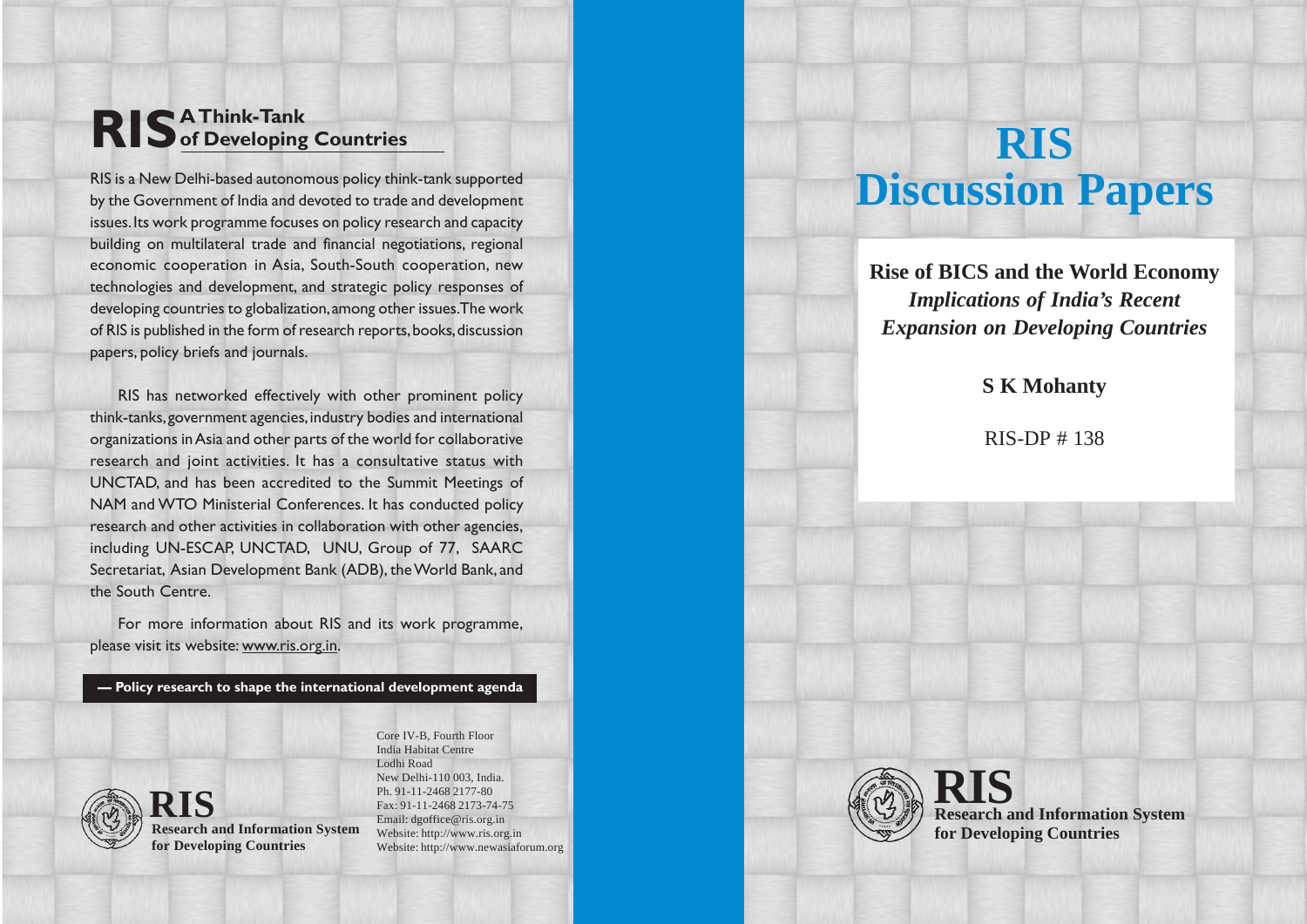## **Rise of BICS and the World Economy** *Implications of India's Recent Expansion on Developing Countries*

**S K Mohanty**

RIS-DP # 138

May 2008



Core IV-B, Fourth Floor, India Habitat Centre Lodhi Road, New Delhi – 110 003 (India) Tel: +91-11-2468 2177/2180; Fax: +91-11-2468 2173/74

Email: dgoffice@ris.org.in

RIS Discussion Papers intend to disseminate preliminary findings of the research carried out within the framework of institute's work programme or related research. The feedback and comments may be directed to the author(s). RIS Discussion Papers are available at www.ris.org.in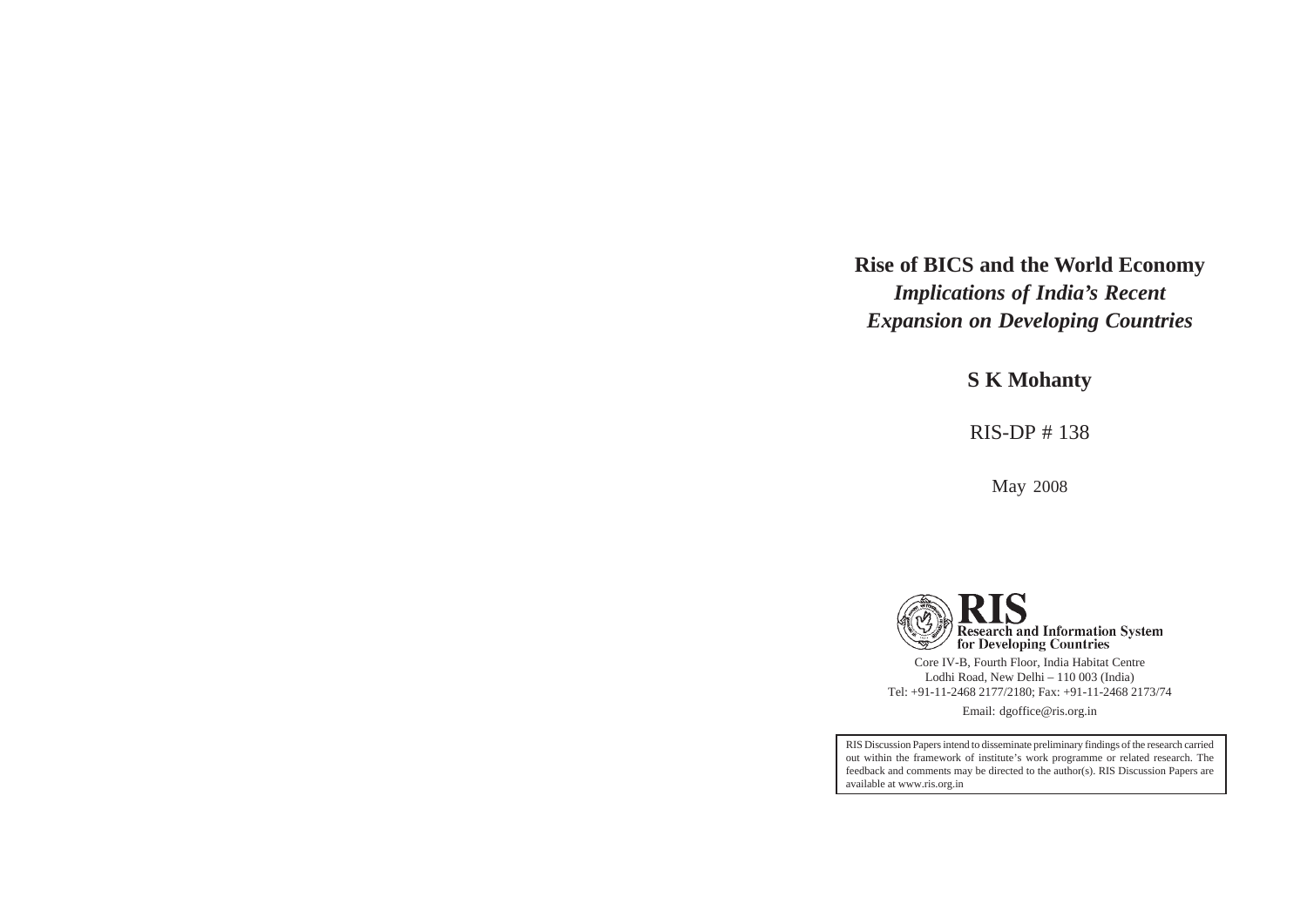## **Rise of BICS and the World Economy**

*Implications of India's Recent Expansion on Developing Countries*

#### **S.K. Mohanty\***

**Abstract:** The rise of emerging countries has caused a profound impact on the balance of economic powers in the global economy. With the upsurge of the emerging economies, global disparity between countries has not only been reduced but many of these fast rising economies are also likely to surpass the gross domestic product (GDP) of some of the most affluent economies of the North in the next couple of years. Many studies have envisaged that the emerging BICS countries (Brazil, India, China, and South Africa) can overtake the economic accomplishments achieved by many industrialized countries. The present study empirically examined some of these broad assertions, and found that the rise of the emerging countries would reduce the development gap between developed and developing countries and also enormously sustain development efforts of developing countries by providing greater market access. India, with a distinct development strategy, has the potential to influence economic activities of many countries in Asia as well as the world economy in the future.

#### **1. INTRODUCTION**

In recent years, attention has been focused on how large and fast-growing countries are becoming instrumental in making profound and momentous shifts in the global economy. This phenomenon has gradually shifted the balance of global economic power and altered the landscape of interdependence between developing countries. Asian dynamism dominated the early part of the 21st century, but such economic drive has gradually spread over other continents. Revelation of startling results of Wilson and Purushothaman (2003) has reaffirmed the fact that large emerging countries

The paper draws upon the work done by the author in the framework of the RIS research project on 'Emergence of Large Developing Countries: Implications for Co-Developing Countries in Africa' supported by the Commonwealth Secretariat, London.

Senior Fellow, Research and Information System for Developing Countries. Email: skmohanty@ris.org.in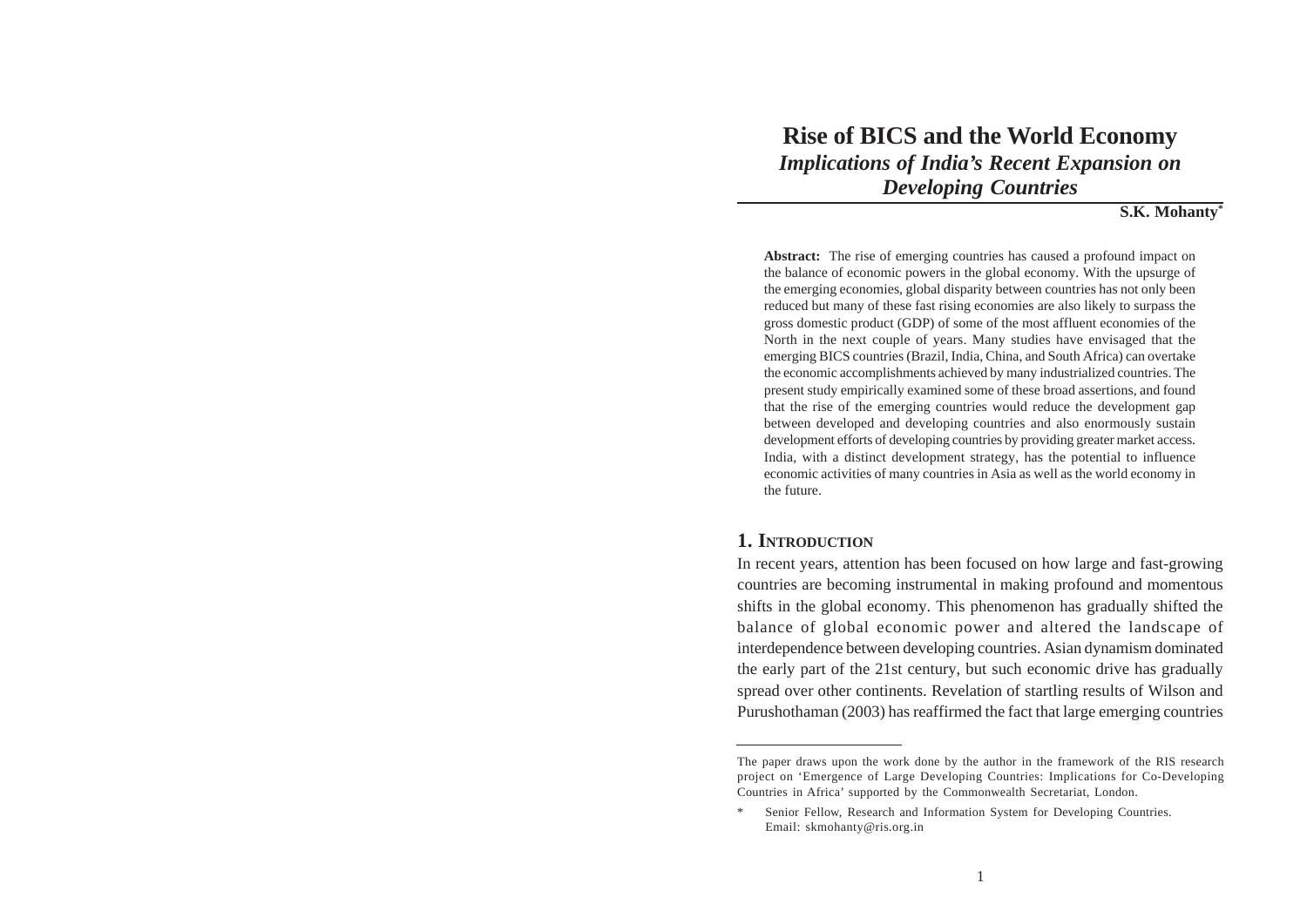have strong potential (O'Neill et al. 2005) to surpass the GDP level of large developed economies such as the US, Germany, Japan, etc. in less than 30 years from now, provided that they move on a desired path of economic development. Some of the large and emerging countries like Brazil-India-China-South Africa (BICS), which emerged as great trading nations at some point of time in history (Maddison, 2003), have acquired strength in recent years to regain their past glory and also influence global governance by setting up a just world order (RIS, 2007). China is likely to reach closer to the US as the second largest economy by 2016 followed by India, the third largest by 2032, and Brazil the fourth largest by 2049. South Africa will take some more time to emerge as a large economy in the world in the due course of time. A cluster of another set of countries, the Next- $11$ ,<sup>1</sup> located in different parts of the world, is in the process of 'catching up' with the BICS economies. Expansion of these economies has a profound influence on the long-term growth prospects of other developing and least developed countries (LDCs). Since BICS countries are better endowed with technology, foreign direct investment (FDI), foreign aid, and large domestic markets, they are in a position to offer more to the development endeavour of developing countries than developed countries.

The rapid growth of BICS offers great opportunities to other developing countries. To reach the present level, these large countries have: (a) significantly liberalized their trade regimes in a consistent manner, and (b) strongly recognized the 'interdependent' nature of economic relationships between developing countries as the key factor for their economic resurgence. Future growth of the emerging countries is closely associated with the growth performance of other developing countries. Sustainability of growth in other developing economies has been the vital consideration for emerging economies and they have been engaging themselves with these economies for effective cooperation in key sectors. In this regard, developing countries are consciously looking towards addressing the issues of underdevelopment within the shortest possible period with effective partnership with BICS countries. In order to progress in that direction, growth dynamism needs to be infused in these economies in a more strategic manner. Moreover, productivity-inducing factors are to be pressed for action to supplement the domestic endowments in other developing countries.

Some of the BICS economies have been successful in transfusing growth impulses in a sizable number of economies by invigorating economic activities through trade channels. This has been the case because of the self-propelled economic liberalization which is unilateral in nature. The large emerging countries are also committed to their ongoing domestic economic liberalization, which is irreversible in nature. With the continuation of the current strategy, they are likely to provide market access to others in order to support their export sector. Vigorous engagement of emerging countries in import activities has led to improvements in the terms of trade of other developing countries. This has been a new experience for other developing countries. The contributions of India and China have been substantial in this regard. With the entry of these countries in the global market for imports, a 'commodity boom' has been experienced in primary products, which has helped to reverse the deteriorating trend of terms of trade. This has considerably ameliorated the position<sup>2</sup> of developing countries and LDCs in the new millennium. However, to examine the sustainability of present trade relationships of BICS with other developing countries and LDCs, further analysis is required.

In what follows, Section 2 presents the broad macroeconomic fundamentals on BICS countries. Section 3 discusses their trade relations with major trade destinations of the world. The complementarities of BICS countries with other developing countries and LDCs are examined in Section 4. The last section concludes the paper.

#### **2. ECONOMIC STRENGTH OF THE BICS ECONOMY**

During the last two decades, the world economy has been passing through a phase of radical change, and the most noticeable change has been the phenomenal growth of the BICS economies. Taking into account the vast potential existing in these countries, steady growth of these counties as an offshoot of their inner strength, has enabled them to surpass the level of development of most Western countries within a very short period. As perceived by many, China and India have the potential to become the leaders in manufactured goods and services (Srinivasan, 2006), Brazil in agricultural products, minerals, and transport equipments (da Motta, 2004), and South Africa in fuel and natural resources. Together, they can lead the world in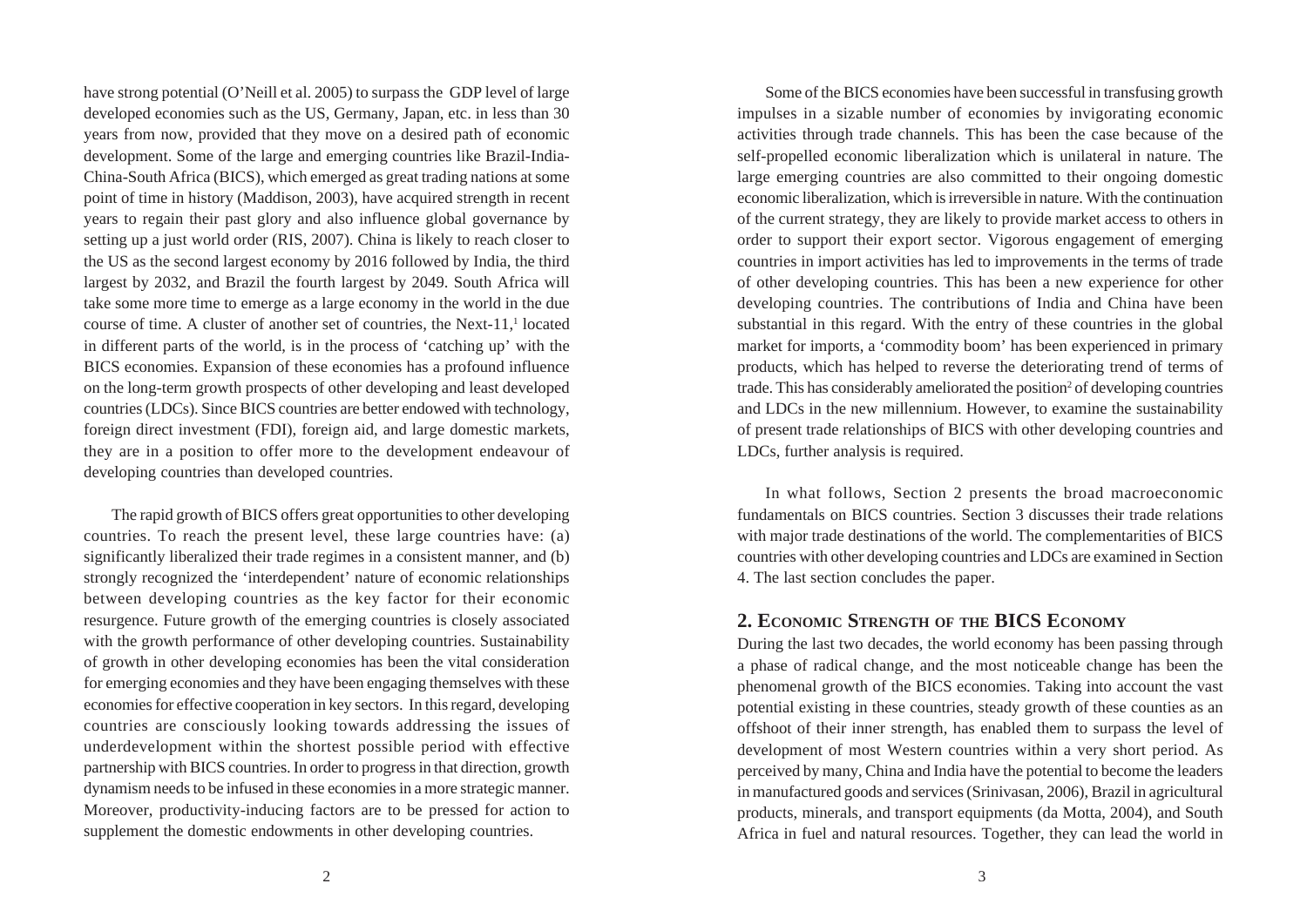supplying an array of products, ranging from raw materials to cheaper and mass-produced manufactured products. Evidence indicates that during the last two decades, these countries have achieved sustained, rapid economic progress, and if they follow a similar growth trajectory for the next few decades from now, the world economy would be more prosperous and equitable in the distribution of wealth.

#### **Table 1: Size of the BICS economy in relation to the EU and NAFTA in 2004**

| <b>Macroeconomic Variable</b>                         | <b>BICS</b> | <b>EU16</b> | <b>EU25</b> | <b>NAFTA</b> |
|-------------------------------------------------------|-------------|-------------|-------------|--------------|
| GDP (constant 2000 US\$)                              | 3102        | 8480        | 8876        | 12173        |
| Per cent to World Total                               | (9.0)       | (24.5)      | (25.7)      | (35.2)       |
| Exports of goods and services<br>(constant 2000 US\$) | 885         | 3183        | 3367        | 1549         |
| Per cent to World Total                               | (10.43)     | (37.52)     | (39.69)     | (18.26)      |
| Imports of goods and services<br>$(constant 2000 US\$ | 782         | 3147        | 3364        | 2051         |
| Per cent to World Total                               | (9.07)      | (36.49)     | (39.00)     | (23.78)      |
| Gross domestic savings (cur. Billion)                 | 1132        | 2559        | 2679        | 1821         |
| Per cent to World Total                               | (13.30)     | (30.07)     | (31.48)     | (21.4)       |
| Foreign direct investment,<br>net (BoP, Billion US\$) | 64          |             |             |              |
| Total reserves minus gold<br>(cur. Billion US\$)      | 807         | 281         | 348         | 174          |
| Per cent to World Total                               | (24.07)     | (8.38)      | (10.37)     | (5.20)       |
| Total reserves (includes gold,<br>cur. Billion US\$)  | 822         | 449         | 518         | 289          |
| Per cent to World Total                               | (22.13)     | (12.08)     | (13.92)     | (7.78)       |
|                                                       |             |             |             |              |

(*billion US\$*)

*Note:* EU—European Union; NAFTA—North American Free Trade Agreement. *Source***:** *World Development Indicators 2006* CD, World Bank

 Despite achieving major strides in their economic accomplishments during the last few years, the combined size of the BICS economy remains much smaller than the overall GDP of the European Union (EU) and the North American Free Trade Agreement (NAFTA). As shown in Table 1, the combined size of the BICS economy accounted for only 9 per cent of the world total as against EU's share of 25.7 per cent and NAFTA's share of 35 per cent in 2004 (World Bank, 2006). Wilson and Purushothaman (2003) calibrated the path of economic progress of each of these countries between 2000 and 2050, and examined the manner in which these countries are likely to surpass the major economies during the next three decades. In addition, several studies have predicted that the growth process may be even faster if domestic constraints in individual BICS countries can be addressed effectively. In fact many of the emerging countries have surpassed targets prematurely. For example, Wilson and Purushothaman (2003) predicted that India would become a US\$ trillion economy by 2014, but India had already achieved that target by May 2007. Similar is the case in many other economies. If this pattern of growth persists in other BICS economies, then the targets set by various institutions, including Goldman and Sachs, may be achieved much earlier than the stipulated time period. Many macroeconomic indicators show that performance of BICS economies may be comparable with those of NAFTA and the EU. In terms of savings rate, international reserves, etc., large emerging economies have achieved remarkable progress as compared to major economic power-houses like the EU and NAFTA.

The 'catching up' process is expected to be swift in the case of BICS, as envisaged by some studies. The manner in which BICS countries have progressed since the 1990s is presented in Figure 1. We have explored the possibility that in case all the major country groupings start from a common base, what could be the level of divergence in their performance over a period of one and a half decades? In this exercise, we have indexed real GDP of major countries/groupings, taking 1990 as the base index 100. Figure 1 shows that economies of the EU and the US have followed an expansionary path which is similar to that of the world economy. Developing countries have shown better performance than the overall performance of the world economy. The rate of growth of real GDP of these economies slowed down during the early phase of the new millennium, but picked up again with the revival of the global economy. The economic expansion of LDCs has been steady and consistent since the mid-1990s; and their GDP growth trajectory has overshadowed the performance of other major groupings of the world. However, the GDP growth trajectory of BICS has shown a significantly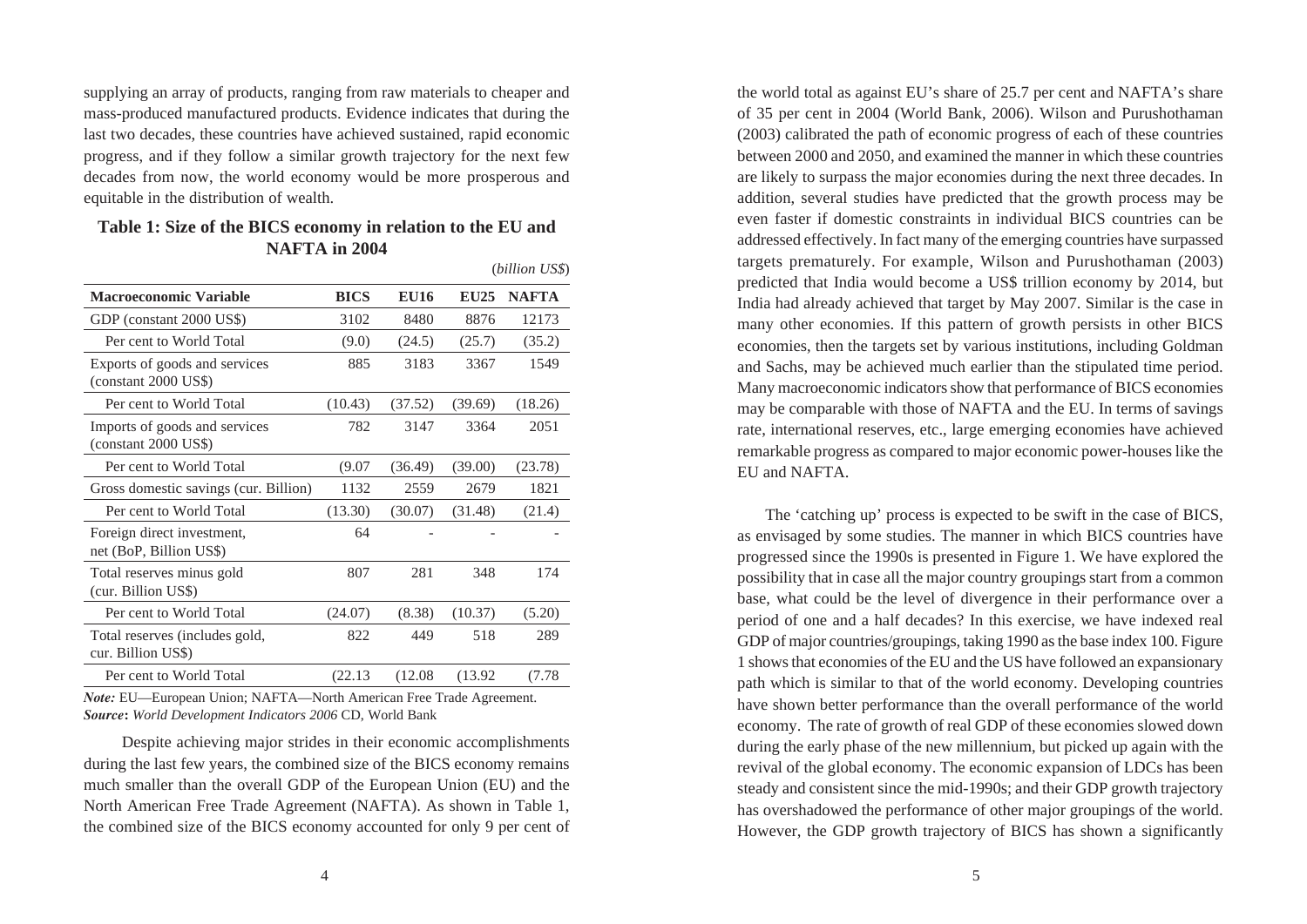different and forward looking trend over the time period. According to a study (O'Neill et al. 2005), contribution of these countries<sup>3</sup> accounted for 28 per cent of global growth in dollar terms and 55 per cent in purchasing power parity (PPP) terms between 2000 and 2005. Since 2000, these economies picked up strongly as compared with their earlier performance in the 1990s. More importantly, expansion of these countries has supported the overall economic performance of other developing countries through their strong trade linkages. The large emerging countries have a strong potential to improve their overall performances and also boost the growth prospects of other developing countries.



*Source***:** *World Development Indicators 2006* CD, World Bank

Although BICS represents the group of emerging countries in the global economy, growth performance differs significantly across the group during the last one and a half decades. Strong growth performance of the group has been driven mostly by China, followed by India (Huang and Khanna, 2003). Brazil and South Africa are yet to join the club of high performing emerging countries as they are lagging far behind Chindia. Schlager (2007) has outlined the development strategy of Brazil in the medium term, and has shown that it is slowly picking up towards the middle of the present decade. South Africa also has a similar strategy to catch up with the high growth path. However, the convergence of growth among the BICS countries would eventually influence the trading environment of the global economy. Other developing countries are likely to benefit from the convergence of growth of emerging countries at a higher level of growth than before.



*Source***:** *World Development Indicators 2006* CD, World Bank.

The BICS countries have emerged from a very low base. Moreover, the size of their economies was too small as compared with the global economy. A shift in their development paradigm from Import Substitution Industrialization (ISI) to Export-led Strategy (ELS) enabled them to integrate themselves with the world economy. In 1990, the combined size of the BICS's real GDP was 5.4 per cent of the global economy, but the share of the group increased significantly to touch 9.0 per cent of the economy in 2004 on account of sustained high growth performance of the core countries. In addition, some of the low profile sectors in the economy became active in the due course of time, and contributed to the performance of individual economies, and also the overall performance of the group. For example, India's growth performance is mostly propelled by trade in services (Rodric and Subermanian 2004; World Bank 2006; Gordan and Gupta 2003 and Murgai, Pritchett, and Wes 2006). However, in 2006-07, the overall growth rate of the country peaked at 9.4 per cent with the spectacular growth of the manufacturing sector at 15.1 per cent, and this has marked the beginning of a new chapter in the economic history of India (see Barry, Collins, and Virmani 2006). If some of the highly productive sectors start unfolding in due course, and begin to contribute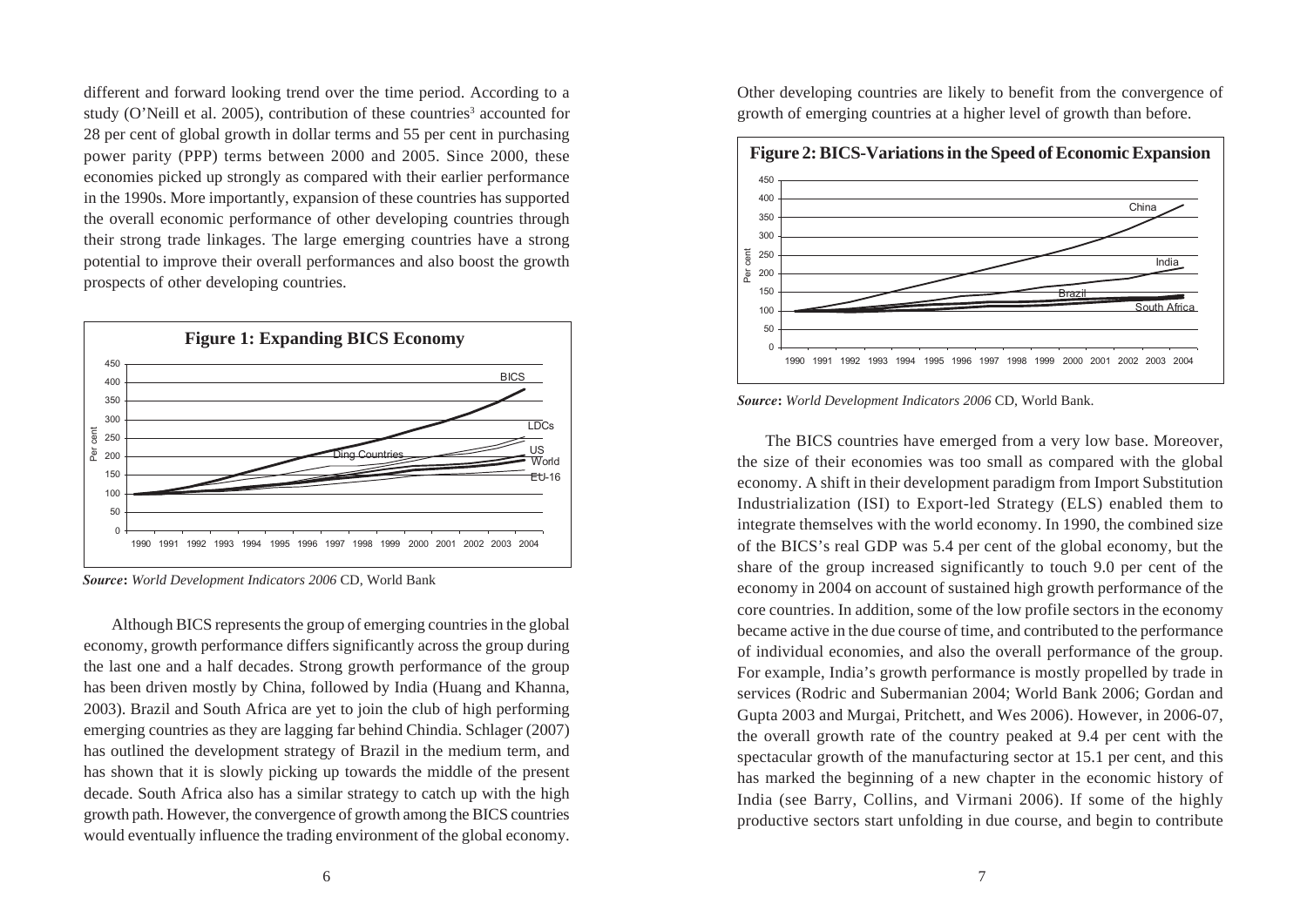significantly, the overall expansion of the BICS economy would become robust in the medium term.



*Source***:** *World Development Indicators 2006* CD, World Bank.

The macroeconomic fundamentals of the BICS countries have gradually become robust over a period of time. Liberal trade policies of these economies have enabled the developed countries and LDCs to share the growth impulses through accessing markets of these economies. The sustainability the of trade relationship between other developing countries and BICS, over time, remains to be seen, and more so to maintain the current phase of high growth performance of other developing countries.

#### **3. TRADE COMPLEMENTARITIES WITH DEVELOPING COUNTRIES**

The surge of BICS economies during the last two decades was spurred by industrialization and external sector growth. These economies embarked on sustained reforms following economic hardships faced by them, individually, at different points of time in the past. With deeper levels of economic liberalization, industrial sectors were thrown open to competition with domestic as well as foreign firms. The large-scale production and export of manufactured goods have led to the efficiency-enhancing restructuring of industries in these economies. As the growth performance of these economies picked up, the average per capita income and consumption in

the domestic economy, particularly by the middle income group increased significantly. With the surge in the demand in both export and domestic markets, industries at home have gradually streamlined their import requirements. Most of these countries have also integrated themselves gradually with the international production chain and are slowly moving up the value chain (Sutton, 2005). With improvements in technical conditions in production and growing requirements for industrial intermediates to sustain the large production facilities, these economies have restructured their sources of imports and exports over a period of time. The general pattern of trade indicates that the large production powerhouses of these countries do not intend to dump their exports in developing countries and LDCs so as to sustain their export growth. On the contrary, these emerging countries have provided larger market access to other developing countries to draw more welfare gains from the new trade relationships.

In general, BICS economies have used developed countries' market for their export destination, whereas their dependence on other developing countries has gone up for their import requirements. However, there has been a considerable degree of divergence among the BICS economies in this regard. Between 1986-95 and 1996-2005, the global share of BICS exports, going to developed economies, rose from 50.6 per cent to 53.8 per cent, following the bolstering of export growth in the latter decade (Table 2). During the same period, the export share of BICS to developing countries declined from 48.0 per cent during 1986–95 to 45.6 per cent during 1996– 2005, despite a rise in the decadal growth rate of exports.

#### **Table 2: Trade of BICS Countries with Major Destinations of the World**

|                     |              |                                                 |        |                    |                           |                     |         | ( <i>per cent</i> ) |
|---------------------|--------------|-------------------------------------------------|--------|--------------------|---------------------------|---------------------|---------|---------------------|
|                     |              | India                                           |        |                    |                           |                     | $BICS*$ |                     |
| <b>Destinations</b> | <b>Share</b> |                                                 | Growth |                    | <b>Share</b>              |                     |         | Growth              |
|                     |              | 1986- 1996- 1986- 1996- 1986- 1996- 1986- 1996- |        |                    |                           |                     |         |                     |
|                     | 1995         |                                                 |        | 2005   1995   2005 |                           | 1995 2005 1995 2005 |         |                     |
| <b>Exports</b>      |              |                                                 |        |                    |                           |                     |         |                     |
| World               |              | 100.0                                           |        |                    | $11.8$ 13.0   100.0 100.0 |                     |         | 15.5 16.5           |

*Table 2: Continued*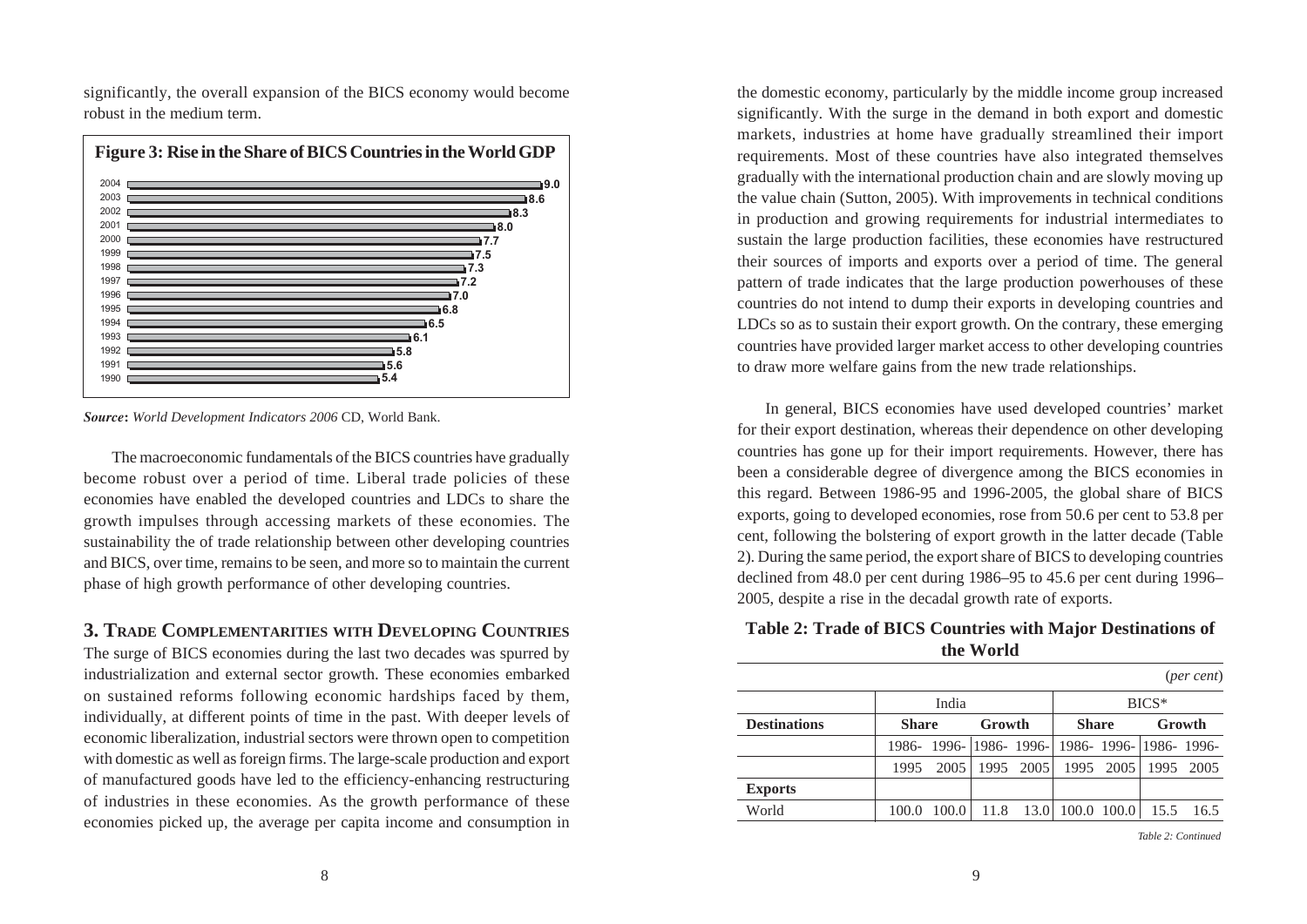*Table 2: Continued*

| <b>Industrial Countries</b> | 59.1  | 49.7  | 13.2 | 10.9 | 50.6  | 53.8  | 15.8 | 16.2 |
|-----------------------------|-------|-------|------|------|-------|-------|------|------|
| Developing Countries        | 38.4  | 49.0  | 13.6 | 16.4 | 48.0  | 45.6  | 16.4 | 18.1 |
| Africa                      | 2.7   | 5.0   | 39.0 | 15.9 | 2.0   | 2.4   | 17.6 | 19.7 |
| Asia                        | 16.9  | 24.8  | 24.9 | 16.5 | 31.7  | 29.3  | 20.2 | 16.4 |
| Europe                      | 9.1   | 3.6   | 21.9 | 8.9  | 4.4   | 3.7   | 5.0  | 22.8 |
| <b>Middle East</b>          | 8.9   | 13.4  | 17.0 | 20.0 | 4.1   | 4.3   | 8.8  | 19.6 |
| Western Hemisphere          | 0.8   | 2.2   | 45.0 | 22.3 | 5.8   | 5.9   | 19.2 | 16.6 |
| <b>Imports</b>              |       |       |      |      |       |       |      |      |
| World                       | 100.0 | 100.0 | 10.9 | 15.7 | 100.0 | 100.0 | 12.9 | 15.5 |
| <b>Industrial Countries</b> | 55.1  | 40.3  | 7.9  | 13.3 | 55.2  | 45.7  | 11.4 | 11.4 |
| Developing Countries        | 42.7  | 43.2  | 14.6 | 16.5 | 42.9  | 47.5  | 15.4 | 17.8 |
| Africa                      |       |       |      |      |       |       |      |      |
|                             | 4.1   | 5.3   | 19.2 | 14.2 | 1.8   | 3.2   | 13.5 | 25.0 |
| Asia                        | 11.5  | 20.3  | 17.9 | 23.5 | 23.6  | 30.9  | 20.5 | 19.1 |
| Europe                      | 5.6   | 2.6   | 24.1 | 16.5 | 5.0   | 3.3   | 7.8  | 15.4 |
| Middle East                 | 19.5  | 11.0  | 16.2 | 11.7 | 6.8   | 4.8   | 11.5 | 17.1 |

*Note*: Developing countries column do not add up to 100 since transitional economies are excluded;

\* BICS in this case does not cover South Africa because of lack of data reporting on trade in DOTS (since 1986).

*Source:* Estimated from *Direction of Trade Statistics*, IMF (May, 2007, CD ROM).

It is important to note that the average decadal growth rates of Indian exports to developing countries have increased from 13.6 per cent during 1986–95 to 16.4 per cent during 1996–2005, whereas similar rates for developed countries have declined from 13.2 per cent to 10.9 per cent during the corresponding periods. India's strong growth potentials and trade linkages with other developing countries are also observed by other studies (Poddar 2004; Poddar and Yi 2007; and Purushothaman. 2004). The BICS economies have maintained a higher export rate with developing countries as compared with developed countries during both the decades; the broad trends in export growth rates have been similar to those of India.

BICS economies have shown their increased import dependence on developing countries by switching their sources of imports from developed to developing countries (Table 2). Between the periods 1986–95 and 1996–2005, the share of BICS's imports from developed countries declined from 55.2 per cent to 45.7 per cent, whereas it increased from 42.9 per cent to 47.5 per cent with developing countries. India's import with these broad trade destinations is similar to that of BICS. The structure of Chinese imports from developing countries is, however, different from those of other countries in the BICS. China has augmented its drive to import more in the form of raw materials from other developing countries to support its industrialization process. Other BICS countries have provided market access to other developing countries in industrial intermediates. This is very evident in the case of India. Between 1986–95 and 1996–2005, India's import share with developed counties declined sharply from 55.1 per cent to 40.3 per cent, whereas the import share with developing countries increased from 42.7 per cent to 43.2 per cent during the same periods. The average decadal import growth rates of India to developing countries have been significantly higher than those of developed countries. This trend has been a key issue between the BICS economies and other developing countries in reshaping the economic prospects of the latter.

The trade of BICS economies is heavily concentrated in the Asian region, though Brazil and South Africa are located in other continents. A substantial part of BICS trade, earmarked for developing countries, is directed towards developing Asia. During 1996-2005, exports of BICS to developing Asia were 29.3 per cent from the total of 45.6 per cent of exports targeted towards developing countries. Similarly, developing Asia shared 65 per cent of the total of BICS countries' imports which were meant for developing countries during the same period.

Developing Asia continued to be the most attractive source of imports for BICS, and its share increased from 42.9 per cent during 1986–95 to 47.5 per cent during 1996–2005. The recent trend indicates that Brazil and South Africa have been focusing on the Asian Market too for their trade (RIS, 2007). Similarly, India's imports from developing Asia witnessed a near two-fold increase between the periods 1986–95 and 1996–2005. The share of BICS imports has also increased from other developing regions such as Africa and the Middle East. With persistent trade liberalization in BICS countries, along with outward trade orientation strategy, they have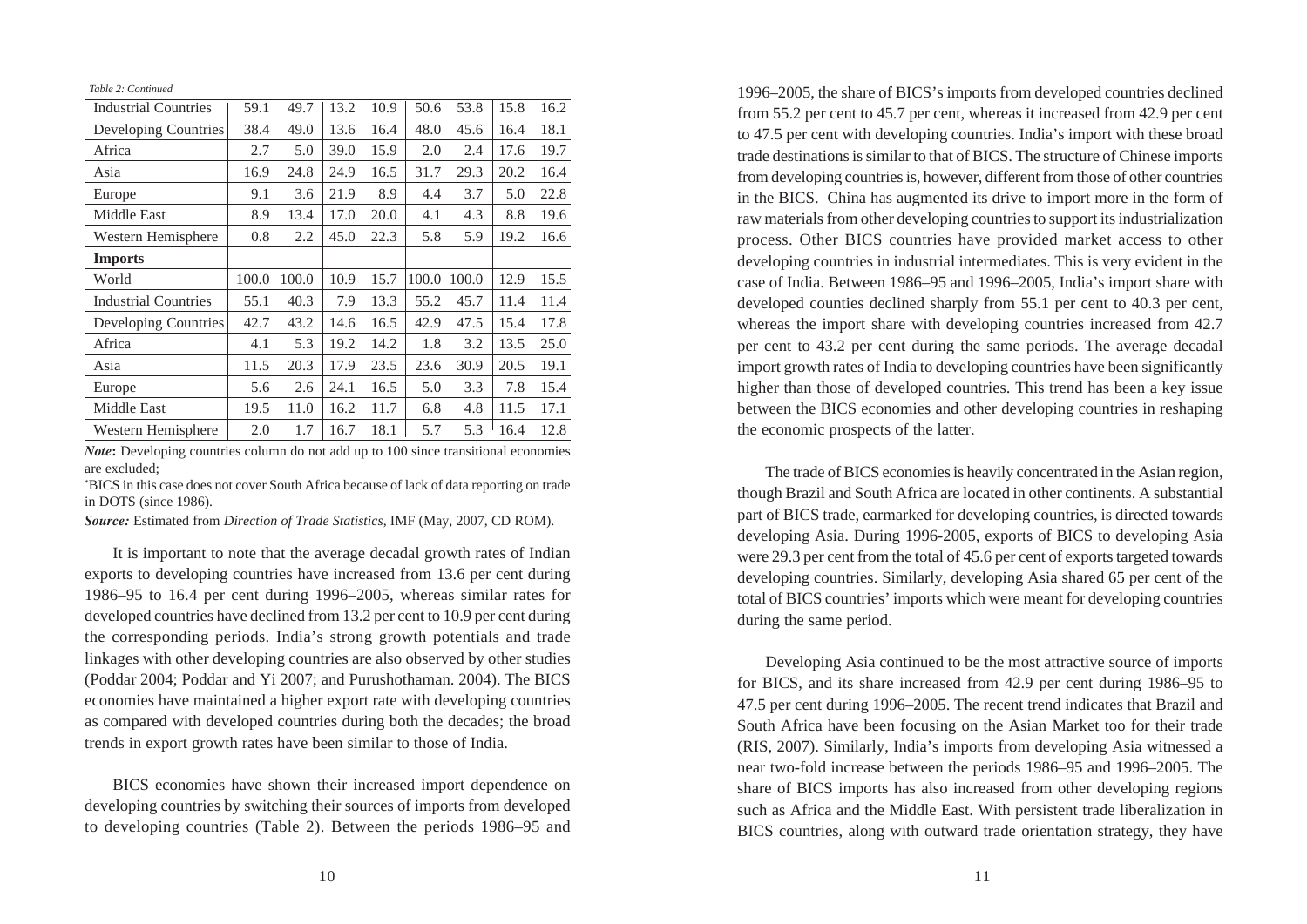gradually reached out to other continents besides their own for trade. This has been a key factor in their increasing presence in other major destinations.

A sharp increase in the trade of BICS countries in Asia and other major trade destinations is partly because of their strong association with Asian countries, in addition to their sustained trade liberalization under multilateral and regional agreements. Regionalism is becoming attractive for economic ties between Asian countries with large emerging countries. A number of new regional trading arrangements have been established, including regional and bilateral trading arrangements. In Asia, China and India have established their strong economic ties with their Asian counterparts (UNESCAP, 2007), and this has led to the emergence of several regional trade agreements (RTAs) and bilateral trade agreements (BTAs), for example, Bangladesh, India, Myanmar, Sri Lanka, Thailand Economic Cooperation (BIMSTEC); India– Singapore Comprehensive Economic Cooperation (CEC); India–Thailand CEC; India–Sri Lanka CEC; India–Association of South East Asian Nations (ASEAN) Free Trade Agreement (FTA); China–ASEAN FTA; China–Japan FTA; China–Singapore FTA to complement pre-existing agreements (for example, ASEAN, South Asian Association for Regional Cooperation or SAARC, and the Bangkok Agreement). These developments have contributed to increased trade with other regional economies (Mohanty 2005). There are strong initiatives to form an Asian Economic Community, which would further consolidate the economic strength of China and India (Kumar 2004). Brazil has emerged as a strong player in Latin America, and conscious efforts are being made to integrate the regional countries under Free Trade Area of Americas (FTAAs). Similarly, South Africa has undertaken several initiatives for the consolidation of regional economies through regional processes. India-Brazil-South Africa have initiated the IBSA process to strengthen their economic cooperation initiative (RIS, 2008) and also other countries in their respective regions (that is, (Southern African Customs Union) SACU-India—(Mercado Comun del Cono Sur) Mercosur, for details see Mohanty and De, 2007)

The trade pattern highlights that BICS economies have not used the markets of developing countries as their dumping ground for exports. On the contrary, BICS countries have provided market access to other developing countries and LDCs. The rate of expansion of imports by BICS from developing countries has remained strong and significant during the last two decades. Sustainability of this trend is the key issue in the longterm relationship between them.

The large size of the BICS countries and their rapid growth over a sustained period of time has provided a substantial market access to other developing economies. The natural endowments, structure of industries, and preference of people in these countries are significantly different. For this reason, the structure of trade across BICS countries and India is different.

**Table 3: Market Access in India and BICS Countries in 2004** (*per cent*)

|              |                                          |      |                         |       |             |       |                        |                   | $(\rho e_l$ cent |
|--------------|------------------------------------------|------|-------------------------|-------|-------------|-------|------------------------|-------------------|------------------|
| Sec.         | <b>Description</b>                       |      | <b>Imports of India</b> |       |             |       | <b>Imports of BICS</b> |                   |                  |
|              |                                          |      | D/ed D/ing LDCs Trans   |       |             | D/ed  |                        | D/ing LDCs Trans  |                  |
| I            | Live Animals and Animal                  | 0.04 | 0.04                    | 0.63  | 0.01        | 0.69  | 0.46                   | 0.37              | 3.43             |
|              | Products                                 |      |                         |       |             |       |                        |                   |                  |
| $\mathbf{I}$ | Vegetable Products                       | 0.57 | 1.54                    | 29.46 | 0.42        | 0.83  | 3.03                   | 4.54              | 0.37             |
| Ш            | Animal or Vegetable Fats<br>& Oils       | 0.03 | 6.25                    | 0.88  | 0.00        | 0.20  | 1.66                   | 0.14              | 0.00             |
| IV           | Prepared Foodstuff,<br>Beverages, etc.   | 0.30 | 1.25                    | 2.15  | 0.01        | 0.52  | 0.88                   | 0.62              | 0.17             |
|              |                                          |      |                         |       |             |       |                        |                   |                  |
| V            | <b>Mineral Products</b>                  |      | 4.64 10.57              | 5.08  | 8.75        | 4.64  |                        | 16.22 75.93 25.14 |                  |
| VI           | Products of Chemicals                    |      | 7.84 12.95              |       | 15.44 22.52 | 10.31 | 8.75                   | 2.08              | 17.19            |
| VII          | Plastics & Articles thereof              | 2.35 | 3.29                    | 2.73  | 3.11        | 4.34  | 6.73                   | 0.59              | 2.65             |
| <b>VIII</b>  | Raw Hides & Skins,                       | 0.33 | 0.36                    | 1.13  | 0.24        | 0.65  | 0.86                   | 0.50              | 0.43             |
|              | Leather, etc.                            |      |                         |       |             |       |                        |                   |                  |
| IX           | Wood & Articles of Wood                  | 0.19 | 1.28                    | 15.37 | 0.04        | 0.32  | 0.81                   | 4.75              | 6.24             |
| X            | Pulp of Wood or of                       | 2.02 | 1.70                    | 0.36  | 5.28        | 2.10  | 1.67                   | 0.05              | 3.10             |
|              | other Fibres                             |      |                         |       |             |       |                        |                   |                  |
| XI           | Textile & Textile Articles               | 1.16 | 3.79                    | 10.61 | 1.33        | 2.69  | 4.22                   | 6.04              | 2.02             |
| XII          | Footwear, Headgear,<br>and Umbrella      | 0.04 | 0.11                    | 0.10  | 0.01        | 0.06  | 0.24                   | 0.01              | 0.02             |
| <b>XIII</b>  | Articles of Stone, Plaster,<br>Cement    | 0.54 | 0.69                    | 0.15  | 0.41        | 0.82  | 0.56                   | 0.03              | 0.19             |
| <b>XIV</b>   | Natural or Cultured<br>pearls, Jewellery |      | 42.74 13.93             | 1.91  | 4.30        | 6.45  | 1.54                   | 0.46              | 0.69             |
| <b>XV</b>    | Base Metals & Articles<br>of Base Metal  | 6.23 | 6.81                    |       | 10.90 39.81 | 8.35  | 7.06                   |                   | 3.28 25.66       |

*Table 3: Continued*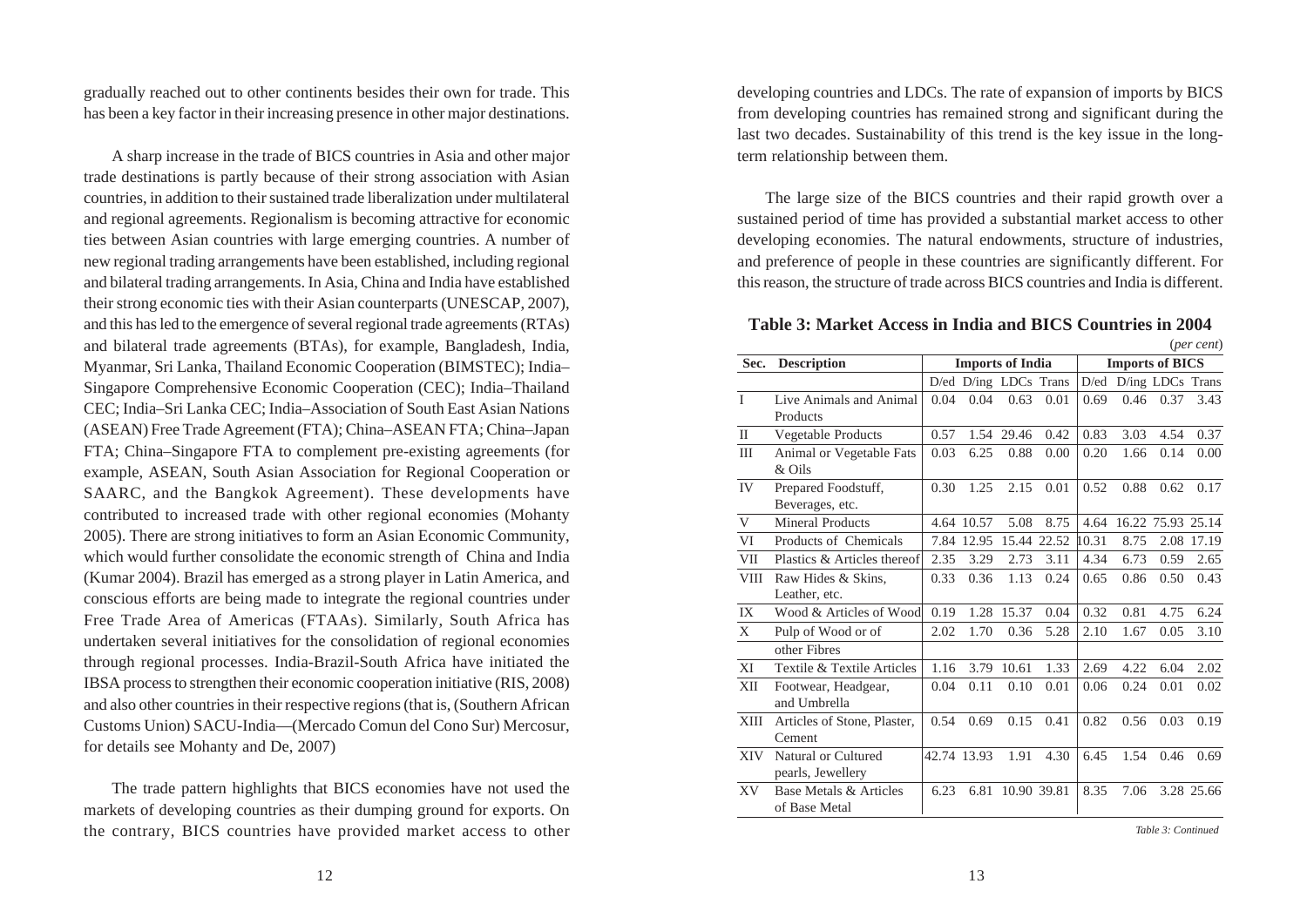*Table 3: Continued*

| XVI        | Machinery & Mechanical 21.23 26.31 0.42 8.13 40.72 35.05 0.17 |      |      |      |      |      |      |        | 8.30 |
|------------|---------------------------------------------------------------|------|------|------|------|------|------|--------|------|
|            | Appliances                                                    |      |      |      |      |      |      |        |      |
|            | XVII Vehicles, Aircraft,                                      | 4.93 | 5.37 | 2.34 | 4.44 | 7.98 | 2.78 | 0.35   | 3.25 |
|            | and Vessels                                                   |      |      |      |      |      |      |        |      |
|            | XVIII Optical, Photograph, &                                  | 3.20 | 2.20 | 0.02 | 0.52 | 5.97 | 6.76 | (1.04) | 0.38 |
|            | Cinematography                                                |      |      |      |      |      |      |        |      |
| XIX.       | Arms and Ammunition                                           | 0.01 | 0.00 | 0.00 | 0.00 | 0.00 | 0.00 | (0.00) | 0.00 |
| XX.        | Miscellaneous                                                 | 0.21 | 0.62 | 0.06 | 0.03 | 0.52 | 0.39 | 0.02   | 0.23 |
|            | <b>Manufactured Articles</b>                                  |      |      |      |      |      |      |        |      |
| <b>XXI</b> | Works of Art Collectors'                                      | 1.39 | 0.95 | 0.24 | 0.65 | 1.84 | 0.34 | 0.03   | 0.55 |
|            | Pieces                                                        |      |      |      |      |      |      |        |      |

*Source***:** Estimated from PCTAS-2000/2004 CD Rom, UNCTAD, ITC, World Bank and WTO, Geneva.

*Note*: D/ed-developed countries; D/ing–developing countries; LDCs least developed countries; Trans- transitional countries; NES – not elsewhere classified. The country grouping is formed on the basis of UN statistical division.

Considering the product-classification and the type of exporting economy, the imports of BICS and India are presented in Table 3. The share of imports sourced from LDCs by these BICS countries is much lower than the other three broad country-groups (developed, developing, and transitional economies), and it is sectorally concentrated. Imports of BICS countries from LDCs largely revolve around sectors such as wood products, textiles, vegetable products, and base metals; but the largest import comes from the mineral sector (in 2004). More than three-fourth of BICS's imports from LDCs are sourced from the mineral sector.

India's imports from LDCs are more diversified than BICS countries in 2004. Imports of India from LDCs cover sectors such as chemicals, vegetable products, wood products, textiles, minerals, and base metals. Mineral import from LDCs has been one of the least priority sectors of India. Nearly 30 per cent of India's imports from LDCs constitute vegetable products, and other important import sectors are chemicals and wood products.

In contrast, developed countries, developing countries, and transitional countries have a strong presence in several sectors in India and other BICS countries. As industrialization has been accorded priority in the development agenda, BICS countries undertake substantial imports of machinery and mechanical products from both developed and developing countries

simultaneously. While some of the significant imports of BICS from developed countries include chemicals, gems and jewellery, base metals and transport products, similar imports from developing countries cover sectors like minerals, chemicals, plastics, base metals, and cinematography. Major imports of BICS from transitional economies include minerals, chemicals, and base metals, and these three sectors constitute nearly twothirds of total imports from these economies. As a major player in Asia, China imports significant quantities of semi-manufactured intermediate products from its East Asian neighbours (see Lall and Albaladejo 2003). India's import pattern from developed, developing, and transitional economies is similar to that of BICS countries.

The nature of trade with LDCs is debated in the literature, when they compete with developing and transitional economies to gain market access in BICS. One apprehension is that as LDCs have core competence in selected sectors, and other groups of countries have competitiveness in diversified sectors, LDCs may stand to lose market access in BICS. However, empirical findings suggest that the sectors important to developing countries are not the same for LDCs and, therefore, developing countries are not competing with LDCs in the same sectors for gaining market access in BICS countries.

Another debate revolves around the sustainability of the current level of interdependence between BICS, developing countries, and LDCs in the long run. The current trend suggests that deepening of trade liberalization in BICS countries is irreversible as shown in vision documents of BICS countries<sup>4</sup>. With the current pace of liberalization, if the growth performance of these large emerging countries continues, there is a greater possibility of opening up of large markets in diversified sectors. As imports are important for exports, expansion of these emerging economies would provide large market access to developing countries and LDCs in numerous sectors. The future import again depends upon the nature of import requirements in the BICS countries.

### **4. IS MARKET ACCESS OF DEVELOPING COUNTRIES TO BICS SUSTAINABLE?**

Exports of BICS countries are largely dependent on imports. Asian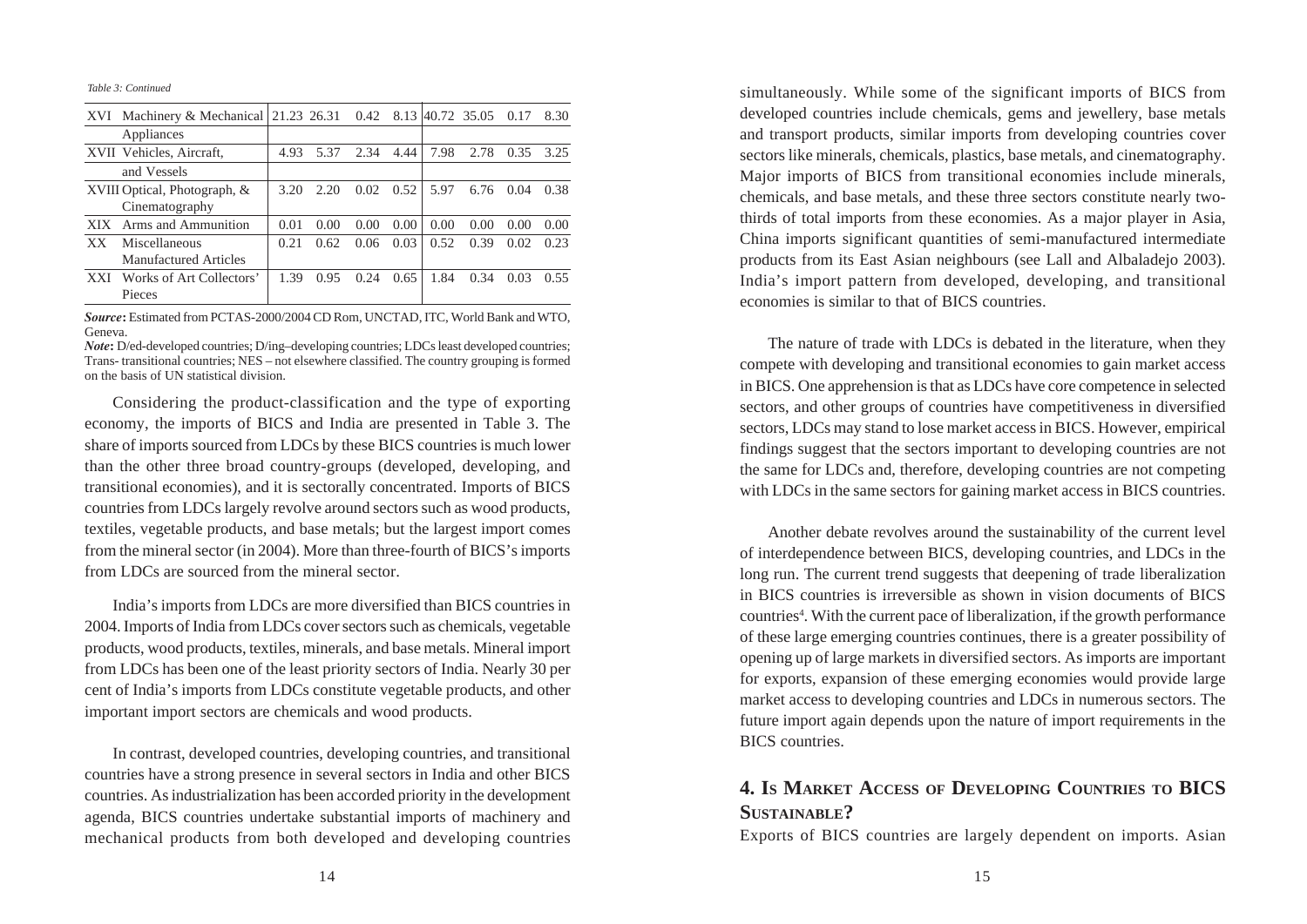|                         | Table 4: Import pattern of India and BICS in the end-use products, 2000-04                                                                                                                                                          |       |                   |                   |       |                   |                   |                                       |         |                   |       |                   |       |
|-------------------------|-------------------------------------------------------------------------------------------------------------------------------------------------------------------------------------------------------------------------------------|-------|-------------------|-------------------|-------|-------------------|-------------------|---------------------------------------|---------|-------------------|-------|-------------------|-------|
| End-                    | Description                                                                                                                                                                                                                         |       |                   | India             |       |                   |                   |                                       |         | <b>BICS</b>       |       |                   |       |
| use code                |                                                                                                                                                                                                                                     |       | Growth (per cent) |                   |       | Share (per cent)" |                   | Growth (per cent)   Share (per cent)" |         |                   |       |                   |       |
|                         |                                                                                                                                                                                                                                     | D/ing | LDCs              | Trans             | D/ing | LDCs Trans        |                   | D'ing LDCs Trans D'ing LDCs           |         |                   |       |                   | Trans |
| $\circ$                 | Foods, feeds, and beverages                                                                                                                                                                                                         | 18.10 | 14.22             | $-3.02$           | 8.52  | 16.45 0.38        |                   | 19.70 15.04 16.71                     |         |                   | 5.72  | 4.02              | 3.84  |
| $\infty$                | Agricultural                                                                                                                                                                                                                        | 17.85 | 14.30             | $-3.20$           | 8.39  | 22.67             | 0.38              | 20.40 16.12                           |         | 16.34             | 5.20  | 3.67              | 0.38  |
| $\overline{\circ}$      | Non-agricultural products                                                                                                                                                                                                           | 44.84 | 10.94             | 11.68             | 0.13  | 0.53              | 0.01              | 13.65                                 | 5.88    | 16.75             | 0.52  | 0.34              | 3.46  |
|                         | Industrial supplies and materials                                                                                                                                                                                                   | 27.37 | 19.18 34.41       |                   | 44.71 | 67.80 82.22       |                   | 20.49 26.11                           |         | 26.45 45.64       |       | 94.08             | 82.13 |
| $\approx$               | Fuels and lubricants                                                                                                                                                                                                                | 45.47 | 16.06 106.70      |                   | 8.09  | 1.45 6.96         |                   | 25.70 26.41                           |         | 79.17             | 13.13 | 73.12             | 21.50 |
| $\equiv$                | Paper and paper base stocks                                                                                                                                                                                                         | 7.32  | 5.86              | 9.01              | 1.50  | 6.424.41          |                   | 4.79                                  | 8.74    | 10.99             | 1.57  | 2.10              | 3.67  |
| $\overline{\Xi}$        | Agricultural products, textile supplies,                                                                                                                                                                                            | 17.70 | 16.13             | 29.94             | 18.32 | 34.20 23.19       |                   | 15.45                                 | 27.73   | 21.64             | 17.83 | 9.77              | 20.36 |
|                         | and chemicals                                                                                                                                                                                                                       |       |                   |                   |       |                   |                   |                                       |         |                   |       |                   |       |
| 13                      | Selected building materials, excl. metals                                                                                                                                                                                           | 35.68 | 22.10 54.00       |                   | 1.25  |                   |                   | 9.47 0.07 12.04 11.18 32.51           |         |                   | 0.99  | 2.72              | 5.51  |
| $\overline{4}$          | Unfinished metals associated with                                                                                                                                                                                                   | 49.22 | 62.04             | 36.79             | 12.09 | 9.80 40.07        |                   | 34.64 56.14                           |         | 14.66             | 8.69  | 4.88              | 26.99 |
|                         | durable goods                                                                                                                                                                                                                       |       |                   |                   |       |                   |                   |                                       |         |                   |       |                   |       |
| $\frac{5}{2}$           | Finished metals associated with durable goods                                                                                                                                                                                       | 38.25 |                   | 6.36 40.50        | 1.44  | 1.90              | 2.74              | 18.18 16.16                           |         | 59.08             | 1.56  | 0.68              | 2.38  |
| $\overline{16}$         | Non-metallic products associated with                                                                                                                                                                                               | 11.61 | 27.50 36.01       |                   | 2.02  | 4.58              | 4.78              | 17.55 17.99 33.04                     |         |                   | 1.86  | 0.82              | 1.72  |
|                         | durable goods                                                                                                                                                                                                                       |       |                   |                   |       |                   |                   |                                       |         |                   |       |                   |       |
| $\sim$                  | Capital goods, except automotive                                                                                                                                                                                                    | 31.00 | 4.11              | 30.55             | 29.87 | 3.27 12.31        |                   | 28.60 -1.00                           |         | 39.21             | 40.08 | 0.59              | 5.6   |
| $\approx$               | Electric generating and electric equipment                                                                                                                                                                                          | 23.19 | 15.51             | 3.09              | 2.69  | 0.28 0.90         |                   | 16.85 15.76 42.25                     |         |                   | 4.32  | II.               | 1.79  |
| $\overline{c}$          | Non-electrical machinery                                                                                                                                                                                                            | 22.54 | 0.09              | 33.64             | 18.32 | 0.66 10.39        |                   | $30.72 - 12.10$                       |         | 34.24             | 33.58 | 0.18              | 5.95  |
| $\overline{\mathbb{Z}}$ | Transportation equipment and spacecraft, excl. auto                                                                                                                                                                                 | 79.73 | $\sqrt{4.30}$     | 53.84             | 8.86  | $\overline{2.33}$ | $\overline{1.02}$ | 26.92                                 | 4.18    | 55.65             |       | 31                |       |
| $\omega$                | Capital goods, excl. non-automotive                                                                                                                                                                                                 | 33.91 | 18.92             | 59.77             | 0.94  | 0.03              | 0.78              | 16.89                                 | $-3.69$ | 15.53             | 1.68  | 0.04              | 1.14  |
| $\approx$               | Automotive vehicles, parts, and engines                                                                                                                                                                                             | 33.91 | 18.92             | 59.77             | 0.94  | 0.03              | 0.78              | 16.89 -3.69                           |         | 15.53             | 1.68  | 0.04              | 1.14  |
| 4                       | Consumer goods                                                                                                                                                                                                                      | 31.07 | $-2.89$           | 7.06              | 14.40 | 5.32              | 3.54              | 16.55                                 | 1.01    | 16.52             | 6.26  | $\overline{121}$  | 1.96  |
| $\Theta$                | Non-durables, manufactured--excl. rugs                                                                                                                                                                                              | 21.81 | $-8.17$           | $\overline{0.26}$ | 1.85  | 3.16              | 1.87              | 11.44                                 | $-4.86$ | $\overline{2.33}$ | 1.76  | $\overline{0.68}$ | 0.80  |
| $\frac{4}{3}$           | Durables, manufactured--excl. automotive                                                                                                                                                                                            | 25.07 | 12.61             | 8.68              | 4.53  | 0.37              | 1.04              | 16.17                                 | 1.27    | 31.47             | 3.60  | 0.09              | 5.0   |
| $\varphi$               | Consumer durables and non-durables mnts.                                                                                                                                                                                            | 38.38 | 8.21              | 59.58             | 8.02  | 1.78              | 0.63              | 34.32 15.87                           |         | 68.91             | 0.91  | 0.44              | 0.25  |
| In                      | Other Goods                                                                                                                                                                                                                         | 53.71 | 363.62 -46.04     |                   | 0.62  | 0.14              | 0.11              | 11.23225.36                           |         | 7.98              | 0.27  | 0.03              | 0.46  |
| $\overline{50}$         | Imports, N.E.S.                                                                                                                                                                                                                     | 53.71 | 363.62 -46.04     |                   | 0.62  | 0.14              | $\overline{0.11}$ | 11.23225.36                           |         | 7.98              | 0.27  | 0.03              | 0.46  |
|                         | Note: D/ing--developing countries; LDCs-least developed countries; Trans-transitional countries; NES--not elsewhere classified. The country grouping<br>is formed on the basis of UN statistical division; "Share figures for 2004. |       |                   |                   |       |                   |                   |                                       |         |                   |       |                   |       |

Source: Estimated from PCTAS-2000/2004, UNCTAD, ITC, World Bank and WTO, Geneva. *Source:* Estimated from PCTAS-2000/2004, UNCTAD, ITC, World Bank and WTO, Geneva. is formed on the basis of UN statistical division; \*Share figures for 2004.

counterparts from this group have almost no restriction on the two-way flow of trade with the rest of the world. Despite India facing adverse balance of trade with the rest of the world over a long period of time, it has continued to liberalize its import regime, and opted for competition in the domestic economy. China has also pursued a liberal import policy to make its domestic sector competitive to foster exports. According to the Organization for Economic Cooperation and Development (OECD) forecast, the global share of Chinese exports is likely to increase from the current level of 6 per cent in 2005 to 10 per cent by 2015 (OECD 2005). India is also consolidating its external sector, despite witnessing periodic macroeconomic imbalances in the past. India's exports have reached close to US\$ 120 billion in 2006–07 and are expected to reach US\$ 200 billion by 2009–10 (Mohanty and Arockiasamy, 2008). Brazil and South Africa have also set high export targets for themselves.

Like exports, most of these countries also resort to high imports. In the context of Chindia, it is argued that import has been a major factor in maintaining high growth in exports (Mohanty and Chaturvedi, 2006). However, it is important to assess the structure of imports in order to examine the sustainability of imports from developing countries and LDCs in the long run. Experiences of countries indicate that if large imports are mostly concentrated in consumer goods, the import boom of the country may be closely linked to domestic expansion of the economy, whereas rise of imports based on industrial intermediates, depends largely upon the export performance of the economy. Therefore, the import dependence of BICS on LDCs and developing countries is primarily an empirical question, which needs to be examined. In assessing this, we have used Trade Analysis System on PC (PC-TAS), ITC/UNCTAD/WTO (ITC et al., 2005) bilateral data at the six-digit HS level, and concorded them with five-digit, end-use product classification.

The empirical findings reveal that the structure of imports of BICS differs significantly across product groupings as shown in Table 4. As far as LDCs are concerned, the BICS countries have provided significant market access to them, and their imports are mostly concentrated on industrial supplies and materials. These countries mostly import fuels and lubricants from LDCs; and their other vital imports from LDCs include agricultural,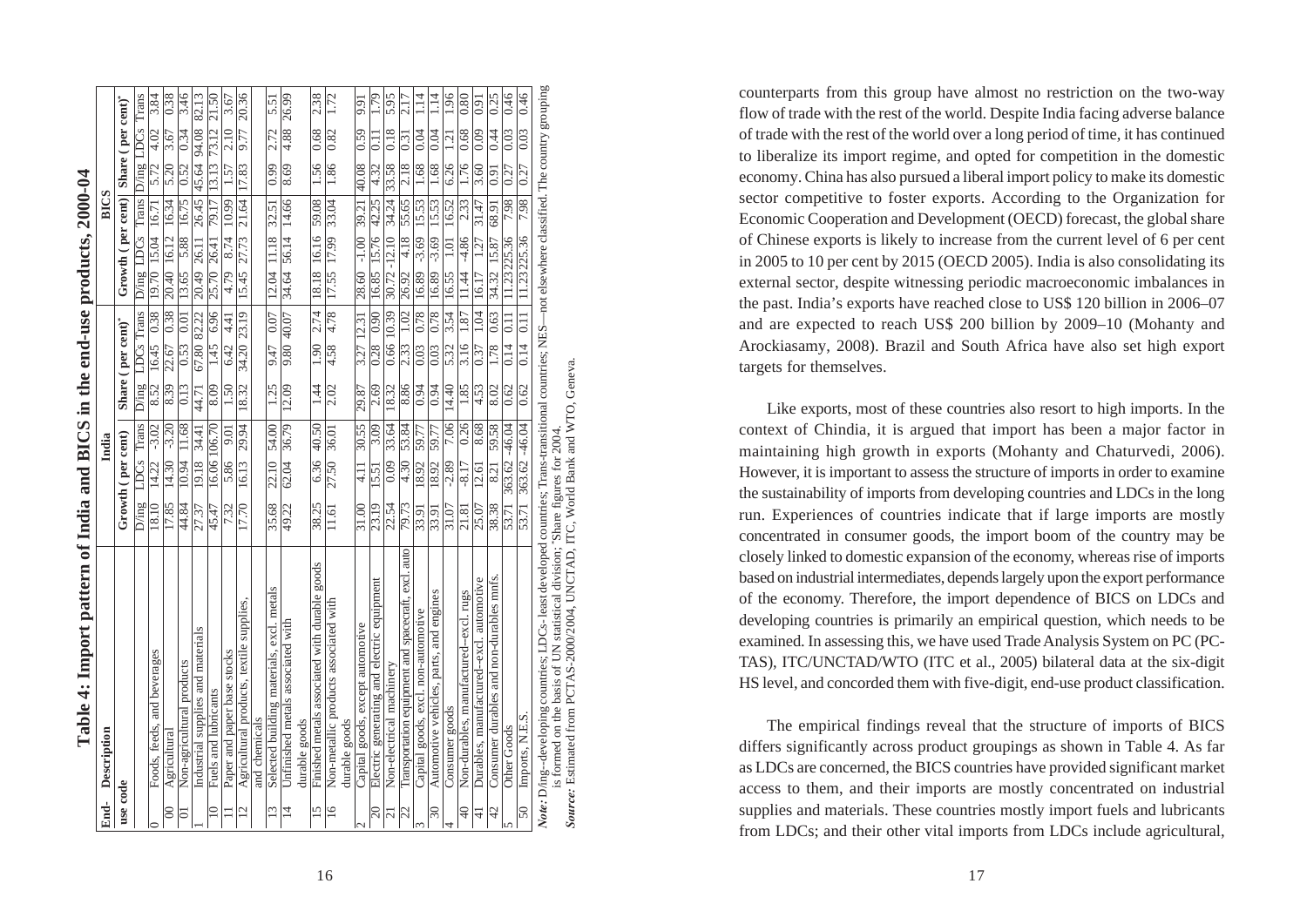textile, and chemical intermediates. Their imports from the least developed countries in the product segments of industrial supplies and materials increased at more than 26 per cent per annum which is much higher than those of developing countries.

The pattern of imports by India from LDCs is different from that of BICS. The structure of India's imports is more diverse than BICS, and it covers important product groups such as industrial supplies and materials, consumer goods, and non-automotive capital goods. However, the bulk of imports from LDCs have been of industrial intermediates, often subsequently processed for export to third country markets. However, import growth with respect to LDCs has been very robust in industrial supplies and materials than other product groups such as consumer goods and non-automotive capital goods during 2000-04.

India's imports from LDCs are mostly concentrated in industrial supplies and materials, and within this sector, imports are spread over several subsectors such as agro-raw materials for textiles and chemicals, unfinished metals associated with durable goods, building materials, paper base stocks, etc. Imports of fuels and lubricants form a small segment of India's imports from LDCs, unlike many countries in BICS. India's imports of consumer goods from these countries mostly comprise non-durable manufactured products, excluding rugs. In most of these segments of industrial intermediates, the growth rates of imports from LDCs were very rapid during the period 2000-04.

Imports of BICS from developing countries have been more diversified than from LDCs. These countries are largely dependent on developing countries for industrial intermediates and non-automotive capital goods, and also to some extent on consumer goods and automotive capital goods. Among specific sub-sectors, BICS countries' largest single most import sector has been non-electrical machineries. The pattern of India's imports from developing countries has been similar to that of BICS.

As noted earlier, industrial intermediate and capital goods constitute a sizable share in the total imports of BICS countries from developing countries

and LDCs. As these inputs are critical for the exports of these countries, dependence on such imports is likely to be sustained in the long run. These economies are expanding fast and their demand for imports is rising steadily, therefore, developing countries and LDCs are likely to benefit from increasing opportunities from trade, particularly in the wake of 'price boom in primary commodities'. As far as BICS are concerned, specific imports of these countries from developing countries, LDCs, and transitional countries are different in many ways; and there is hardly any possibility of clash of interests between developing countries and LDCs in terms of gaining market access in industrial supplies, materials, and other broad product groups.

#### **5. CONCLUSIONS**

The BICS economies witnessed significant growth in real GDP compared to many economic groupings of the world during the 1990s. As seen from various macroeconomic indicators, the combined performance of BICS is better than that of the EU and the US economies. Since the beginning of the 1990s, the combined size of the BICS economy has been growing faster than most of the broad regional groupings of the world including the US, the EU, developed and developing economies, etc. However the speed of economic growth differs significantly among the economies of BICS. Among the four nations, the growth trajectory of real GDP is spectacular for China followed by India and the other two economies in the group. Because of strong growth impulses emanating from these dynamic economies, the combined share of the group in the world output has almost doubled between 1990 and 2004.

These economies have gradually evolved their strategies to focus on exports to developed countries and imports from developing countries. It is amply clear that these emerging countries have not evolved any strategy to use developing markets as their export backyard for dumping. The rates of expansion of exports and imports of developing countries/LDCs to BICS have been robust during the last decade. As Asia is growing fast, the trade focus of the BICS has been 'Asia centric'. Traditionally, India's exports are mostly concentrated in Asia, but they have been slowly diversifying into other continents during the last decade. With the expansion of the global economy since 2003, this process will be accelerated further in the coming years.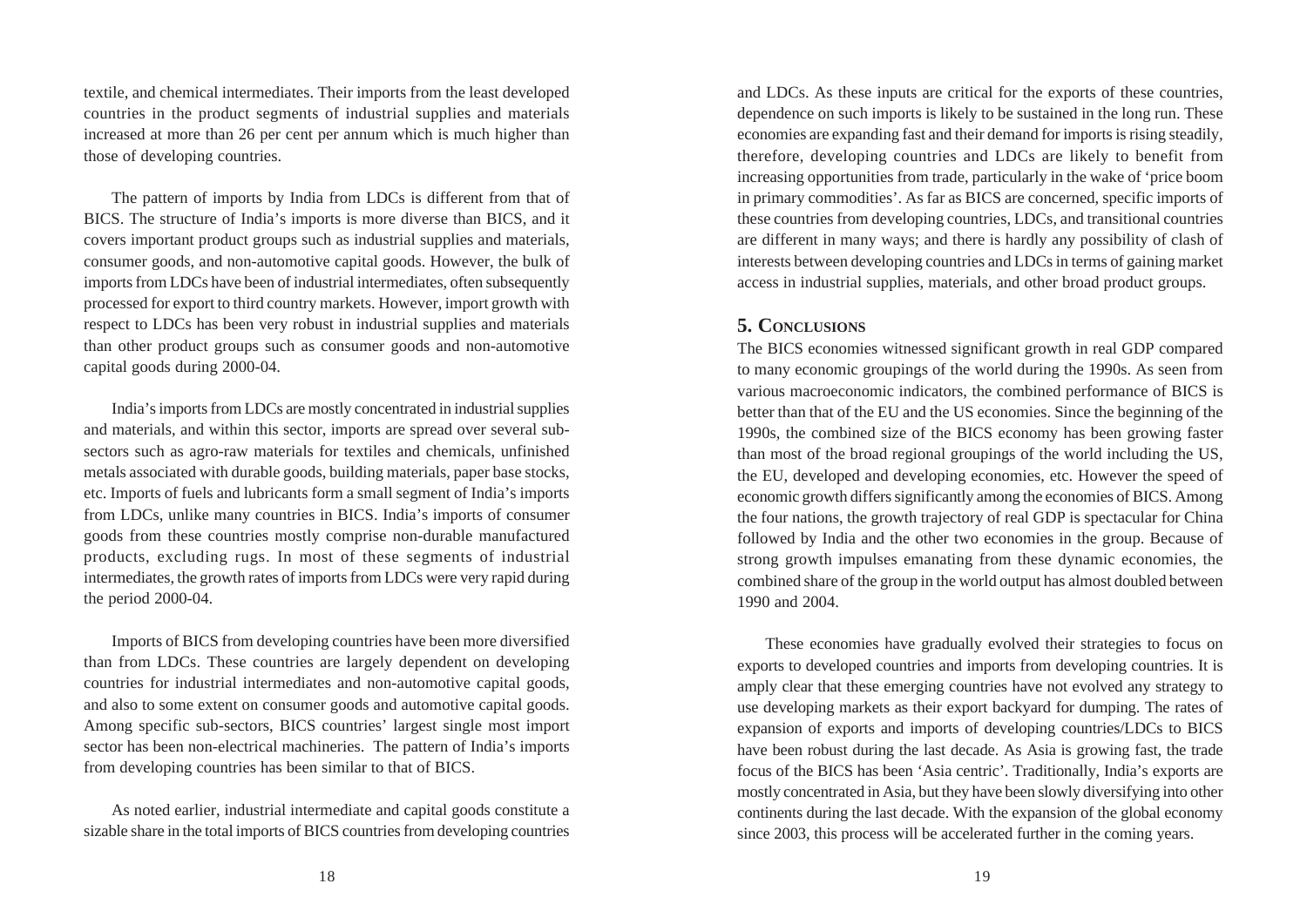There is considerable scope for developing countries and LDCs to benefit from the continual process of trade expansion in BICS countries. The emerging BICS countries have trade interest in specific sectors in developing countries as well as in LDCS; therefore, there is very little competition between them to gain market access in the BICS economies. While the import interest of BICS is focused on a limited number of sectors in LDCs, it is rather more diverse and widely spread in several sectors in other developing and transitional countries.

There are specific opportunities in BICS countries with regard to least developed economies. The LDCs are producers of a few industrial intermediate inputs, which are commonly used by these countries to meet their increasing domestic and exports demand. Very often, supply barriers and lack of quality in exportable items have constrained the export prospects of LDCs in various potential markets. The BICS countries are making serious efforts to assist LDCs to overcome these impediments through development assistance and FDI. Several companies from BICS are also slowly moving into these economies and associating themselves with local entrepreneurs in the production process by imparting skills and transfer of technology. If this trend continues further, there is significant scope for LDCs and other developing countries to improve their export performance in BICS economies in the coming years.

#### **ENDNOTES**

- <sup>1</sup> The second-tier emerging countries as envisaged by Goldman Sachs are 'N-11' countries. For details about their expected economic performances by 2050, see O'Neill et al. (2005).
- <sup>2</sup> In an empirical study, Mohanty and Tadas (1988) have examined that terms of trade deterioration has been the single most important reason for debt crisis in the 1980s. With stabilized and corrected commodity prices, developing countries and LDCs could have trade surplus, and could have averted the 'debt crisis'.
- <sup>3</sup> O'Neill et al. (2005) have analysed the growth prospects of BRICs whereas we are referring to BICS. In this case, the substitution is made between South Africa and the Russian Federation. By making such an alteration in the structure of the large emerging country grouping, the overall influence of the group (BICS or BRICs) on global economy is not likely to be altered significantly.
- <sup>4</sup> India: Vision 2020, www.planningcommission.nic.in/reports/genrep/bkpap2020/ vii bg2020.pdf Vision 2020 Latin America Report, www.v2020la.org/english/ pdf/news/VISION\_2020\_LATIN\_AMERICA\_Report%20January\_July\_2005.pdf A National Strategic Vision for South Africa, http://www.anc.org.za/ancdocs/history/mbeki/ 1995/sp951127.html

#### **REFERENCES**

- Bosworth, Barry, Susan Collins, and Arvind Virmani (2006), 'Sources of Growth in the Indian Economy', Brookings Institution, Washington, DC.
- da Motta, Veiga Pedro (2004), 'Foreign Direct Investment in brazil: Regulations, flows, and contribution to development', available at *http://www.iisd.org/investment/dci/ sai.asp*
- Gordan, Jim and Poonam Gupta (2003), 'Understanding India's Service Revolution', IMF Working Paper No WP/04/171, IMF Washington DC.
- Huang, Yasheng and Tarun Khanna (2003), 'Can India Overtake China?', *Foreign Policy*, July-August.
- IMF (2006), *Direction of Trade Statistics* CD, International Monetary Fund, Washington, DC.
- ITC (2006), PC-TAS CD, ITC, Geneva.
- Kumar, N. (ed.) (2004), *Towards an Asian Economic Community: Vision of a New Asia*, RIS, New Delhi and Institute for South-East Asian Studies (ISEAS), Singapore.
- Lall, S. and M. Albaladejo (2003), 'China's Manufactured Export Surge: the Competitive Implications for East Asia', prepared for the East Asia Department of the World Bank, mimeo, Queen Elizabeth House, Oxford.
- Maddison, Angus (2003), *The World Economy, Historical Statistics*, OECD.
- Mohanty, S.K. (2005), 'Prospects of India-China FTA in the New Millennium: an Exploratory Analysis', mimeo, Research and Information System for the Developing Countries, New Delhi.
- Mohanty, S.K. and Robert Arockiasamy (2008), *Prospects for Manufacturing Sector Export Oriented*, Study conducted for the Ministry of Commerce and Industries, Government of India, New Delhi.
- Mohanty, S.K. and Sachin Chaturvedi (2006), 'Rising Tiger and Leaping Dragon: Emerging Global Dynamics and Space for Developing Countries and Least Developed Countries', *IDS Bulletin*, Vol. 37 (1), January, pp. 62-70.
- Mohanty, S.K. and Prabir De (2007), *SACU-India-MERCOSUR Economic Cooperation: A Framework for Trade and Investment Cooperation*, Research and Information System for the Developing Countries (RIS), New Delhi.
- Mohanty, S.K. and G.A. Tadas (1988), 'Growth and Instability in the Primary Commodity Market', in *UNCTAD VII and the Global Challenge*, A study prepared by RIS, on the eve of the Seventh Session of the UNCTAD, July, Geneva.
- Murgai, Rinku, Lant Pritchett, and Marina Wes (2006), 'India Inclusive Growth and Service Delivery: Building on India's Success', *Development Policy Review*, Vol. 29 May, World Bank.
- OECD (2005), *Economic Survey of China*, OECD, Paris.
- O'Neill, et al. (2005), 'How Solid are the BRICS?', Goldman Sachs Global Economic Paper No 134, December.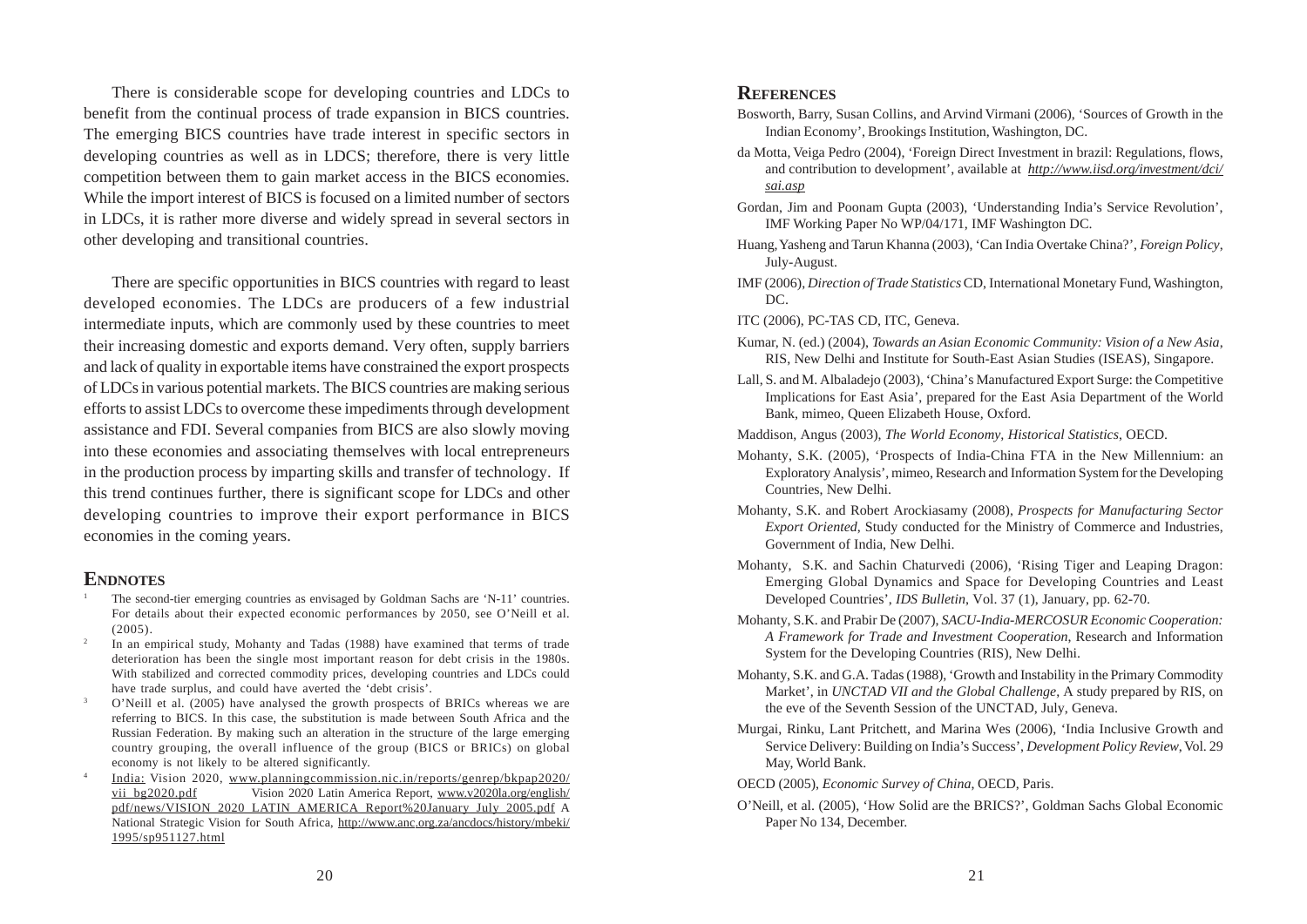- Poddar, Tushar (2004), 'Domestic Competition Spurs Exports: The Indian Example', Working Paper No. 04/173, IMF, Washington, DC.
- Poddar, Tushar and Eva Yi (2007), 'India's Rising Growth Potential', Goldman Sachs Global Economic Paper No. 152, January.
- Purushothaman, Roopa (2004), 'India: Realizing BRICs Potential', Goldman Sachs Global Economic Paper No. 109.
- RIS (2008), 'Trinity of the South: Potentials of India-Brazil-South Africa (IBSA) Partnership'*,* Research and Information System (RIS) for the Developing Countries, Academic Foundation, New Delhi.
- ———(2007), *World Trade and Development Report*, Oxford University Press, Research and Information System for the Developing Countries (RIS), New Delhi.
- Rodric, Dani and Arvind Subermanian (2004), 'Why India can Grow at 7 Percent a Year or More: Projections and Reflections', Working Paper No. 04/118, IMF, Washington, DC.
- Schlager, Catrina (2007), 'New Powers for global Change? Challenges for International Development cooperation: The case of Brasil', Friedrich Ebert Stiftung, Germany.
- Srinivasan, T.N. (2006), 'China, India and The World Economy', Working Paper No 286, Stanford Centre for International Development, Stanford University, Stanford, California.
- Sutton, John (2005), 'The Auto-Component Supply Chain in China and India: A Benchmark Study', in Francois Bourguignon and Boris Pleskovic (eds), *Annual Bank Conference on Development Economics 2005: Lessons of Experience*, Word Bank, Washington, DC.
- UNESCAP (2007), *Economic and Social Survey of Asian and the Pacific 2007: Surging Ahead in Uncertain Times*, UNESCAP, Bangkok.
- Wilson, Dominic and Roopa Purushothaman (2003), 'Dreaming with BRICs: The Path to 2050', Goldman Sachs Global Economic Paper No 99.
- World Bank (2007), *World Development Indicators*, World Bank, Washington, DC.
	- ———(2006), 'India: Inclusive Growth and Service Delivery: Building on India's Success', *Development Policy Review*, 29 May, World Bank, Washington, DC.

#### **RIS DISCUSSION PAPERS**

Available at http://www.ris.org.in/risdiscussion\_papers.html

- DP#137-2008 *BICS as Sources of Investment and Appropriate Technology: Case Study of India* by Sachin Chaturvedi
- DP#136-2008 *Potential of Asian Economic Integration: A Perspective from the Strategy of Japanese Enterprises* by Tetsuji Kawamura
- DP#135-2008 East *Asian Infrastructure Development in a Comparative Global Perspective: An Analysis of RIS Infrastructure Index* by Nagesh Kumar and Prabir De
- DP#134-2008 *India-Africa Economic Partnership: Trends and Prospects* by S. K. Mohanty and Sachin Chaturvedi
- DP#134-2008 *India-Africa Economic Partnership: Trends and Prospects* by S. K. Mohanty and Sachin Chaturvedi
- DP#133-2008 *Towards An Asian "Bretton Woods" for Restructuring of the Regional Financial Architecture* by Ramgopal Agarwala
- DP#132-2008 *The WTO's Doha Negotiations: An Assessment* by Bhagirath Lal Das
- DP#131-2007 *Regional Cooperation and Integration Prospects in Asia* by Rajat Nag
- DP#130-2007 *Deepening India–Bangladesh Economic Cooperation: Challenges and Opportunities* by Prabir De and Biswa N. Bhattacharyay
- DP#129-2007 *Intellectual Property Regime, Indigenous Knowledge System and Access and Benefit Sharing: Drawing Lessons from Kani Case* by Sachin Chaturvedi
- DP#128-2007 *WTO and Trade in Electronically Delivered Software (EDS): Emerging Challenges and Policy Options - An Indian Perspective* by Sachin Chaturvedi and S. K. Mohanty
- DP#127-2007 *Economy: Recent Evolution and New Perspectives for South-South Cooperation* by Maria Lúcia L.M. Pádua Lima
- DP#126-2007 *Welfare Gains from Regional Economic Integration in Asia: ASEAN+3 or EAS* by S.K. Mohanty and Sanjib Pohit
- DP#125-2007 *Investment Provisions in Regional Trading Arrangements in Asia: Relevance, Emerging Trends, and Policy Implications* by Nagesh Kumar
- DP#124-2007 *Indian Innovation Systems and Emergence of Biopharmaceutical Sector: Issues and Prospects* by Sachin Chaturvedi